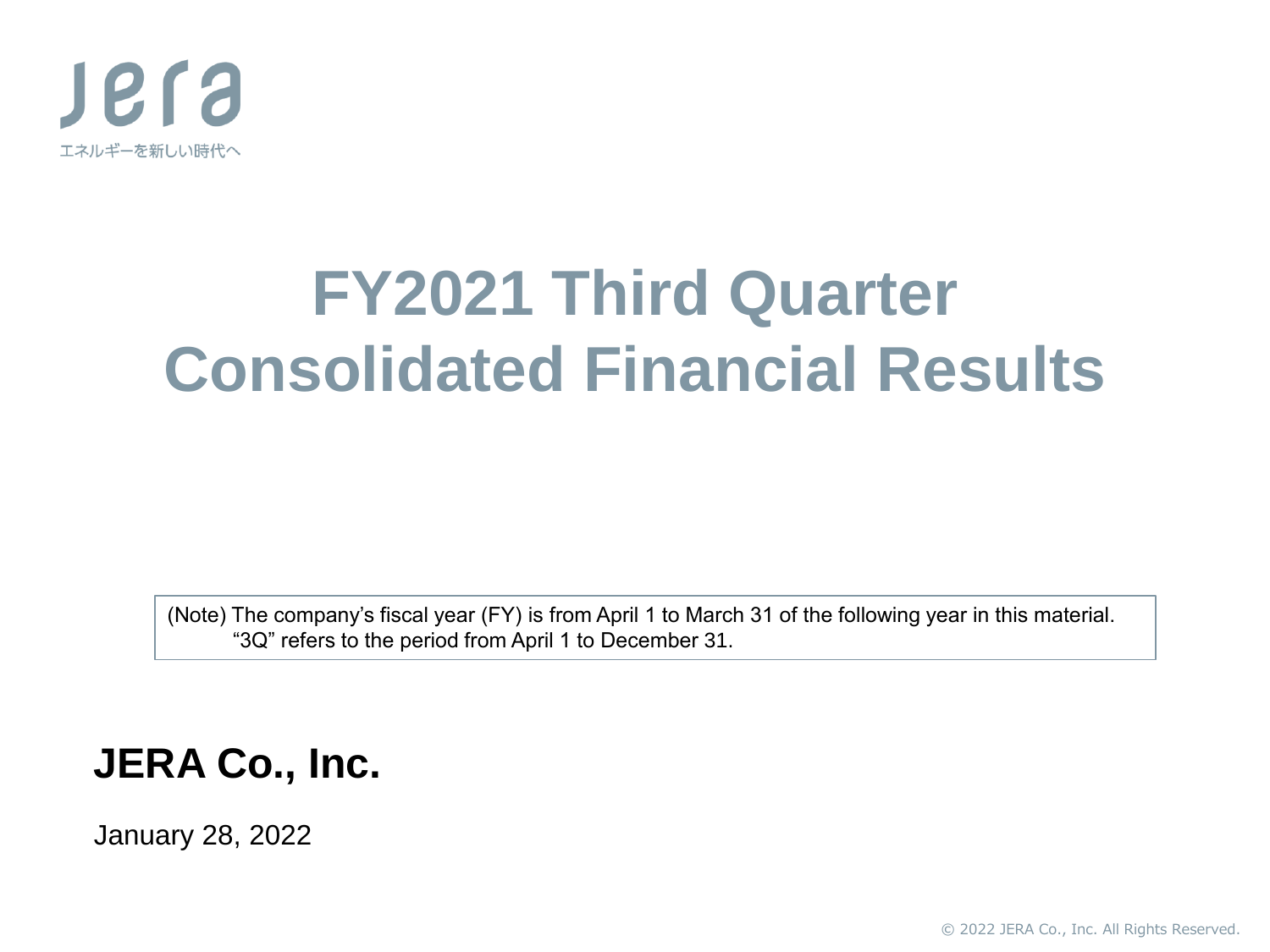| <b>Consolidated Statement of Income</b><br>(Unit: Billion Yen)  |            |            |                    |                          |  |
|-----------------------------------------------------------------|------------|------------|--------------------|--------------------------|--|
|                                                                 | 2021/3Q(A) | 2020/3Q(B) | <b>Change(A-B)</b> | <b>Rate of Change(%)</b> |  |
| <b>Operating revenue</b><br>(Net sales)                         | 2,853.7    | 1,953.1    | 900.5              | 46.1                     |  |
| <b>Operating income</b>                                         | 79.3       | 272.0      | (192.7)            | (70.8)                   |  |
| <b>Ordinary income</b>                                          | 55.7       | 284.6      | (228.9)            | (80.4)                   |  |
| <b>Quarterly net income attributable</b><br>to owners of parent | 18.4       | 196.5      | (178.1)            | (90.6)                   |  |
| <reference>Income excluding<br/>time lag</reference>            | 228.3      | 64.1       | 164.1              | 256.0                    |  |

### **Consolidated Balance Sheet (Unit: Billion Yen)**

|                                                     | As of   | As of<br>Dec 31,2021(A) Mar 31,2021(B) | Change(A-B) | <b>Rate of Change(%)</b> |
|-----------------------------------------------------|---------|----------------------------------------|-------------|--------------------------|
| <b>Assets</b>                                       | 6,390.0 | 4,090.8                                | 2,299.1     | 56.2                     |
| <b>Liabilities</b>                                  | 4,520.4 | 2,328.7                                | 2,191.7     | 94.1                     |
| <b>Net assets</b>                                   | 1,869.5 | 1,762.1                                | 107.4       | 6.1                      |
| <b>Outstanding interest-</b><br><b>bearing debt</b> | 2,521.3 | 1,613.2                                | 908.0       | 56.3                     |
| Equity ratio (%)                                    | 27.5    | 41.2                                   | (13.7)      |                          |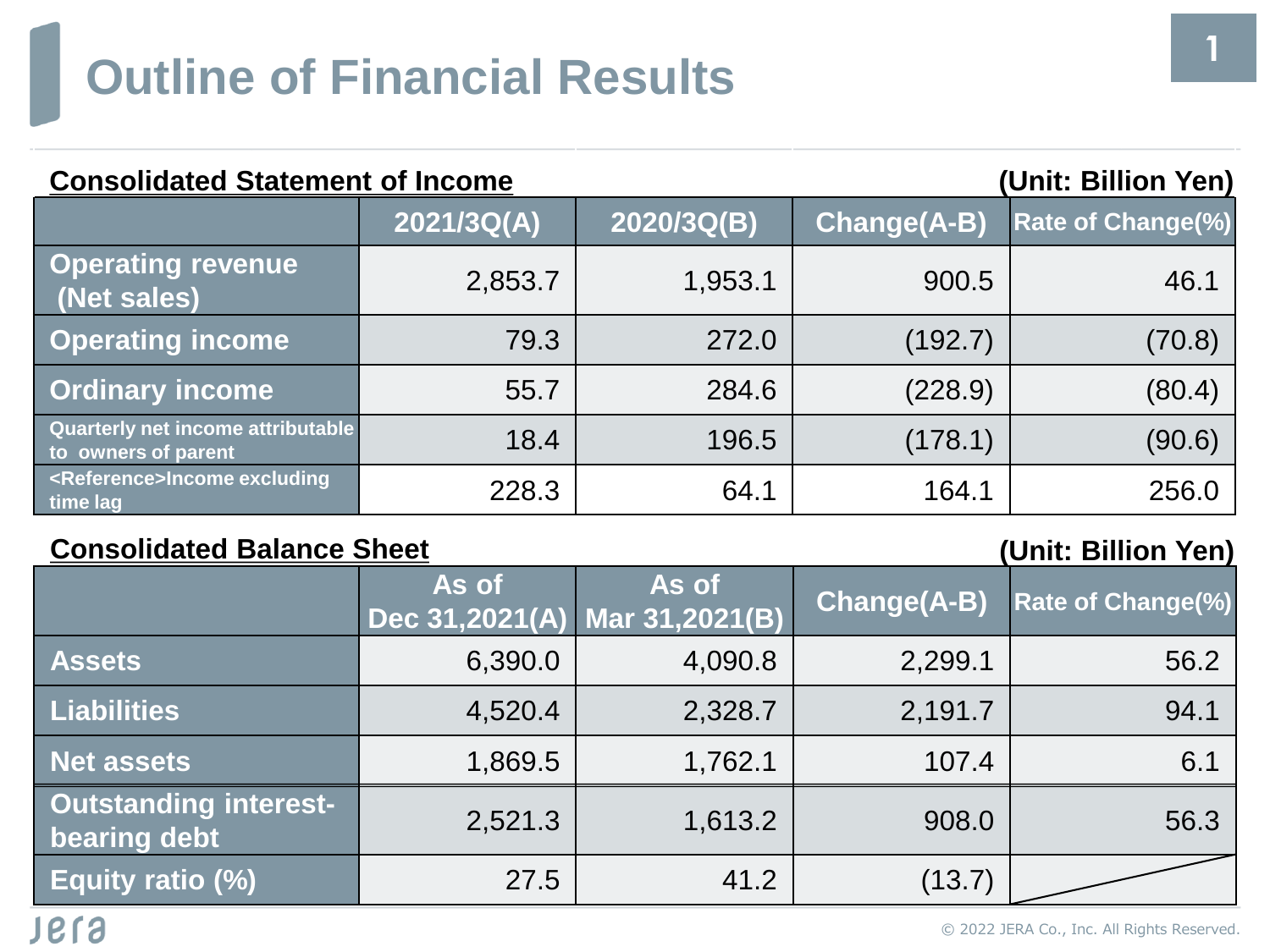# **Key Points of Financial Results**

### 【**Operating Revenue**】

➢ Sales **increased by 900.5 billion yen (up 46.1%) to 2,853.7 billion yen** mainly due to an increase in electrical energy sold and an increase in sales of JERA Global Markets Pte. Ltd. (JERAGM) .

### 【**Net income**】

➢ Net income **fell by 178.1 billion yen (down 90.6%) to 18.4 billion yen.**

Net income decreased due to the shift from gains to losses of time lag (- 342.2 billion yen [132.4 billion yen to - 209.8 billion yen]) despite a substantial increase in net income excluding the effect of time lag (+ 164.1 billion yen).

➢ Net income excluding the effect of time lag **increased by 164.1 billion yen to 228.3 billion yen.**

Despite an impairment loss in the overseas power generation business (-32.6 billion yen) and an impairment loss on non-current assets (-16.2 billion yen) , net income substantially increased due to the rebound from the COVID-19 negative impact in the same period of the previous year (+ 28.8 billion yen), an increase in profit of JERAGM (+ 61.2 billion yen) and gain on sale of LNG (+36.0 billion yen).

#### **\*Equity ratio**

➢ JERAGM engaged in fuel trading makes contracts for both procurement and sales as physical and financial transactions\* and the fair value of the outstanding all contracts are reported as assets "derivative securities" and liabilities "derivative obligations" in the statement of financial position. While significant changes in fair value due to a spike of fuel index prices have led to huge increases in both derivative asset and liabilities in JERAGM, the risk capacity has not declined substantially.

\*Singapore Financial Reporting Standard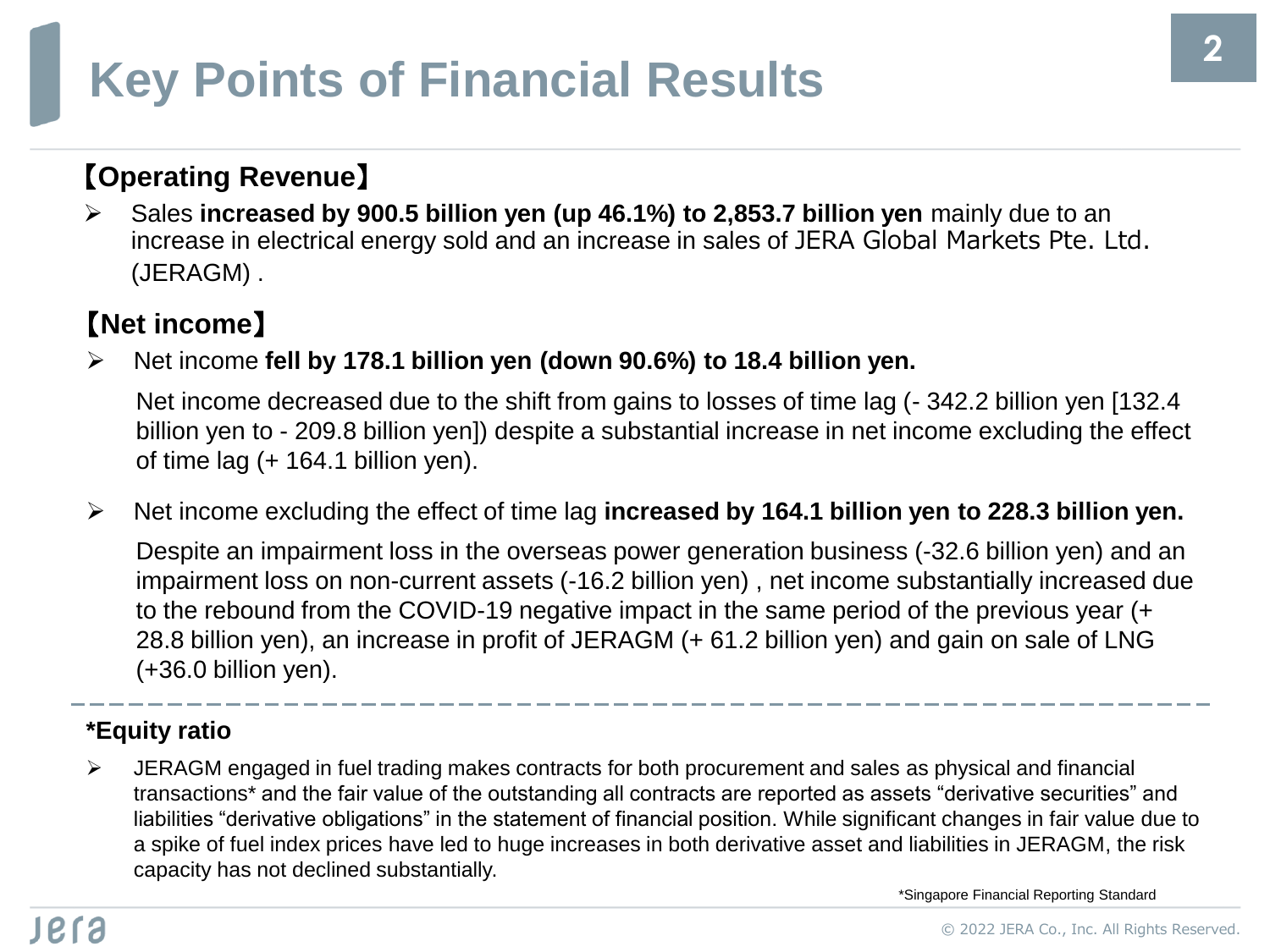## **Consolidated Net Income**

### 【**Various factors of Consolidated net income**】



2020/3Q 2021/3Q Note: Figures are after-tax amounts.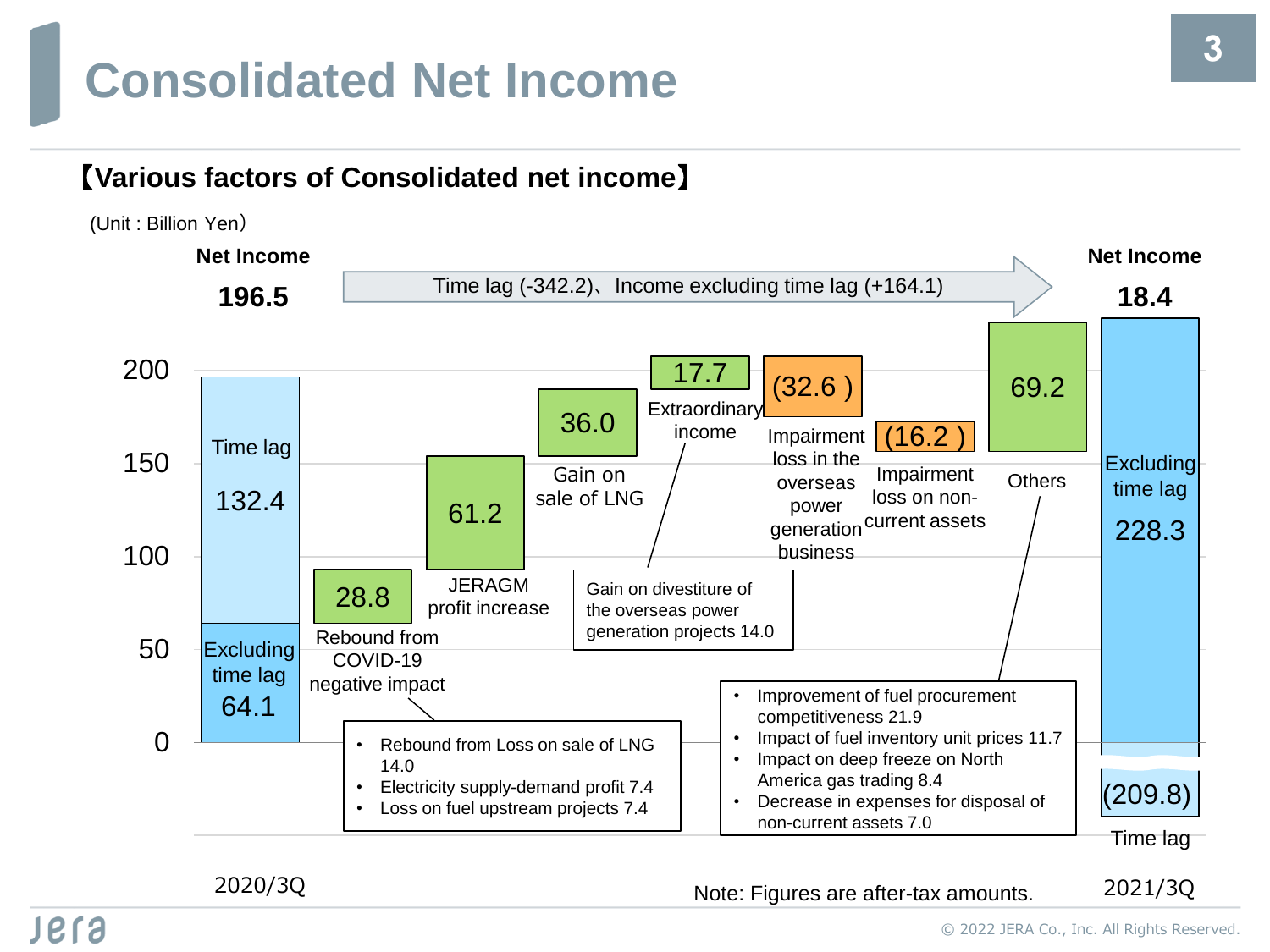# **Consolidated Income/Expenditure Comparison**

|                                                                          |            |                |             | (Unit: Billion Yen)                                                                                                                               |
|--------------------------------------------------------------------------|------------|----------------|-------------|---------------------------------------------------------------------------------------------------------------------------------------------------|
|                                                                          | 2021/3Q(A) | 2020/3Q(B)     | Change(A-B) | <b>Main Factors of Changes</b>                                                                                                                    |
| <b>Operating revenue</b><br>(Net sales)                                  | 2,853.7    | 1,953.1        | 900.5       | • Increase of electrical energy sold<br>• Increase in sales of JERAGM                                                                             |
| <b>Operating expenses</b>                                                | 2,774.3    | 1,681.0        | 1,093.2     | • Increase of fuel costs<br>• Increase in costs of JERAGM                                                                                         |
| <b>Operating income</b>                                                  | 79.3       | 272.0          | (192.7)     |                                                                                                                                                   |
| <b>Non-operating income</b>                                              | 7.9        | 20.3           | (12.3)      |                                                                                                                                                   |
| <b>Non-operating expenses</b>                                            | 31.6       | 7.8            | 23.8        | Share of loss of entities accounted for<br>using equity method 21.8                                                                               |
| <b>Ordinary income</b>                                                   | 55.7       | 284.6          | (228.9)     | Decrease of time lag income<br>$-475.3(183.9 \rightarrow -291.4)$<br>· Increase of income excluding time lag<br>$+246.4(100.7 \rightarrow 347.1)$ |
| <b>Extraordinary income</b>                                              | 23.5       | $\blacksquare$ | 23.5        | Gain on divestiture of the overseas<br>power generation projects 19.5                                                                             |
| <b>Extraordinary loss</b>                                                | 22.8       | 5.7            | 17.1        | Impairment loss of domestic thermal<br>power generation equipment 22.8                                                                            |
| Income taxes, etc.                                                       | (8.7)      | 72.5           | (81.2)      |                                                                                                                                                   |
| <b>Quarterly net income attributable</b><br>to non-controlling Interests | 46.7       | 9.8            | 36.8        |                                                                                                                                                   |
| <b>Quarterly net income attributable</b><br>to owners of parent          | 18.4       | 196.5          | (178.1)     |                                                                                                                                                   |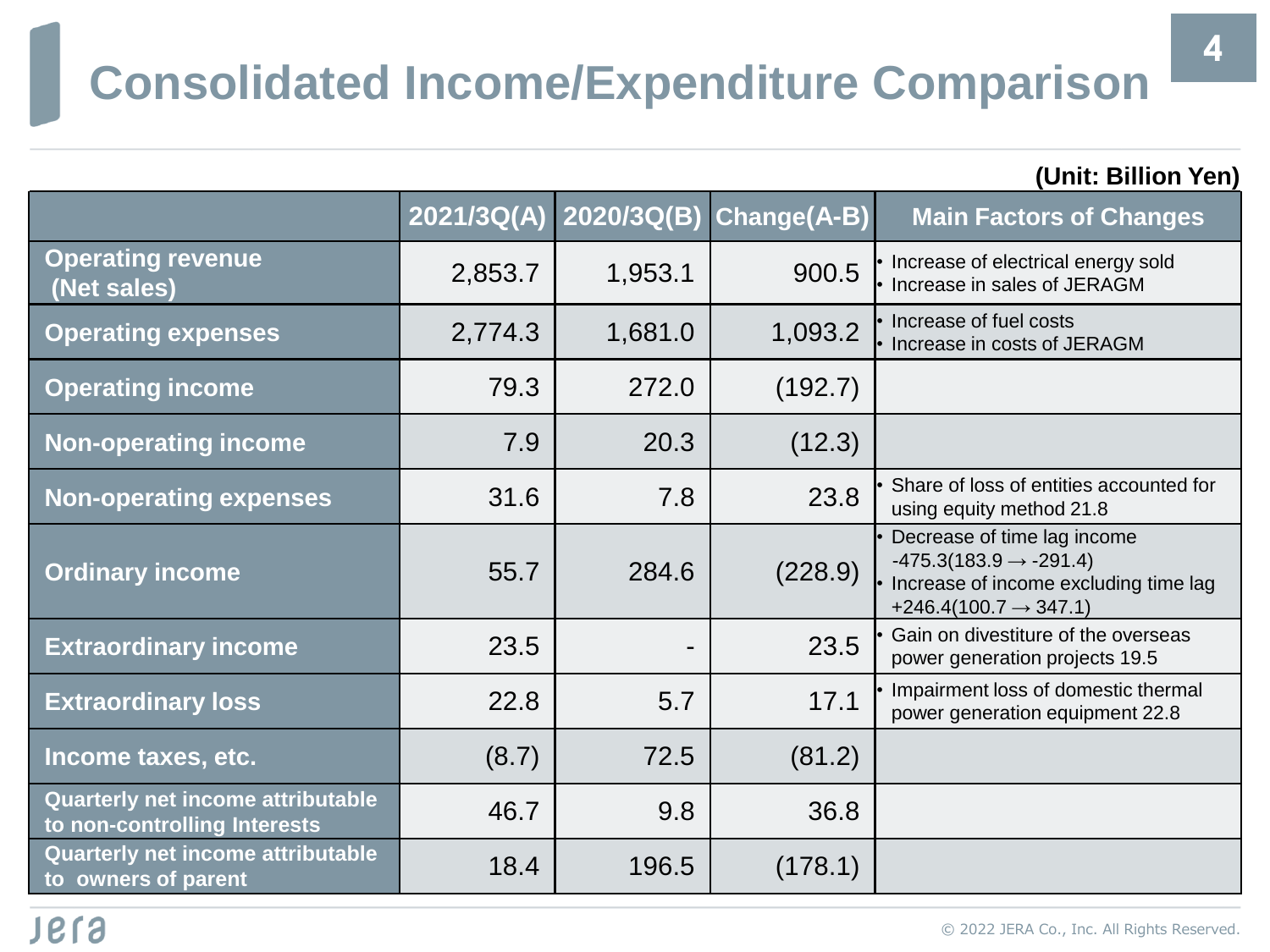# **Key Elements of Income and Expenditure**

|                                                 | 2021/3Q(A) | 2020/3Q(B) | <b>Change(A-B)</b> |
|-------------------------------------------------|------------|------------|--------------------|
| <b>Electrical Energy</b><br>Sold(TWh)           | 183.2      | 176.4      | 6.8                |
| <b>Crude Oil Prices(JCC)</b><br>(dollar/barrel) | 74.0       | 39.1       | 34.9               |
| <b>Foreign Exchange Rate</b><br>(yen/dollar)    | 111.1      | 106.1      | 5.0                |

Note: Crude Oil Prices(JCC) for 2021/3Q is tentative.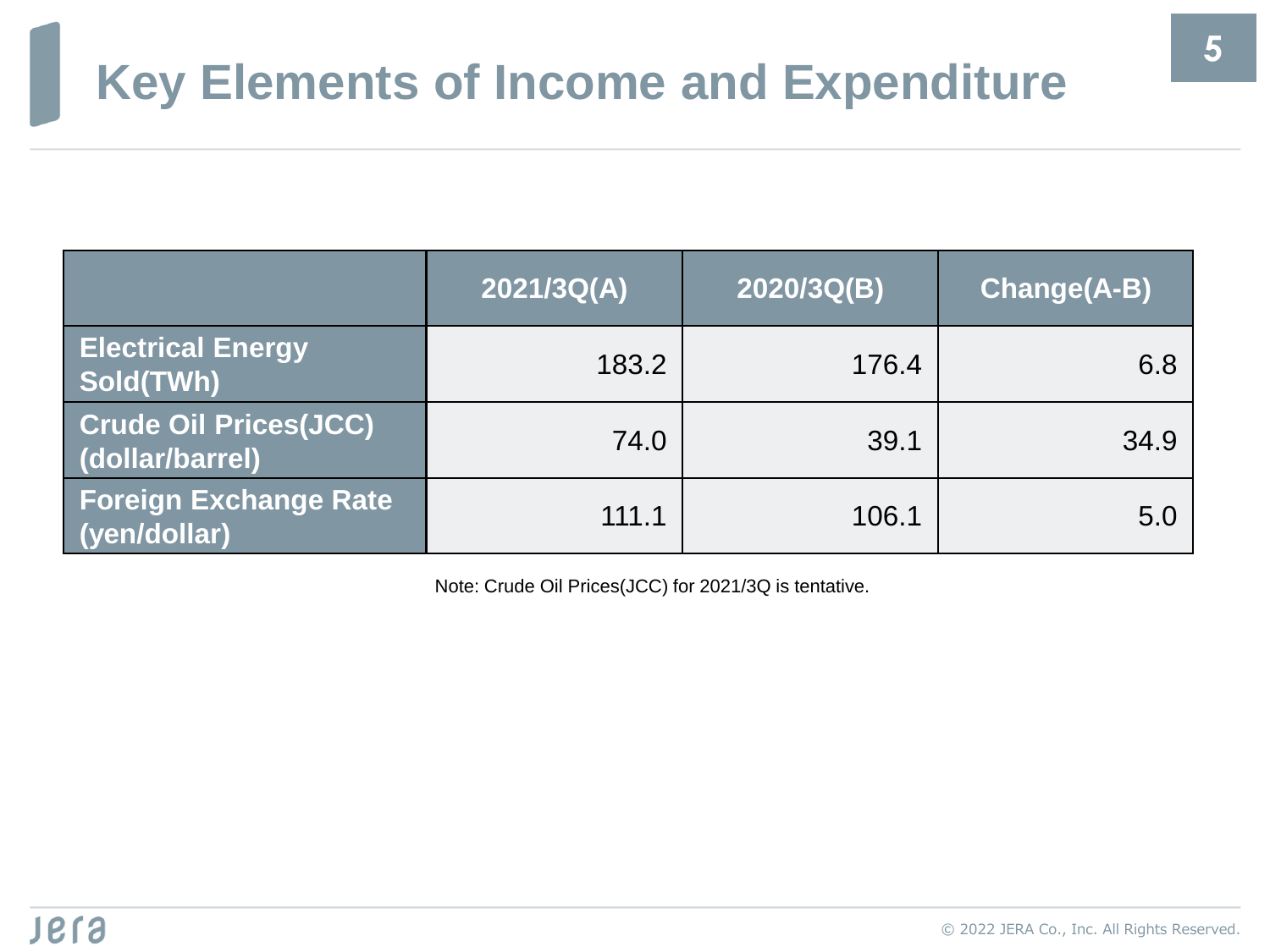# **Consolidated Balance Sheet**

|                                             |         |                                        |                    | (Unit: Billion Yen)                                                                                 |
|---------------------------------------------|---------|----------------------------------------|--------------------|-----------------------------------------------------------------------------------------------------|
|                                             | 2021(A) | As of Dec 31, As of Mar 31,<br>2021(B) | <b>Change(A-B)</b> | <b>Main Factors of Changes</b>                                                                      |
| <b>Cash and deposits</b>                    | 608.4   | 616.1                                  | (7.6)              |                                                                                                     |
| <b>Property, plant and equipment</b>        | 2,106.5 | 2,010.0                                | 96.5               | Progress in replacing domestic<br>thermal power plants                                              |
| <b>Investment securities</b>                | 739.5   | 559.4                                  | 180.1              | • Investment in new project                                                                         |
| <b>Others</b>                               | 2,935.4 | 905.3                                  | 2,030.1            | · Increase in derivative securities<br>(JERAGM, etc.) +1,150.5                                      |
| <b>Assets</b>                               | 6,390.0 | 4,090.8                                | 2,299.1            |                                                                                                     |
| <b>Outstanding interest-bearing</b><br>debt | 2,521.3 | 1,613.2                                | 908.0              | Borrowings +543.0 (Subsidiaries<br>$+355.3)$<br>Commercial Paper +295.0<br>Corporate Bonds +70.0    |
| <b>Others</b>                               | 1,999.1 | 715.4                                  | 1,283.6            | Increase in derivative obligations<br>(JERAGM, etc.) +1,004.2                                       |
| <b>Liabilities</b>                          | 4,520.4 | 2,328.7                                | 2,191.7            |                                                                                                     |
| <b>Shareholders' equity</b>                 | 1,681.9 | 1,696.9                                | (14.9)             | Dividends paid -33.4<br>• Quarterly net income +18.4                                                |
| <b>Others</b>                               | 187.5   | 65.1                                   | 122.4              | Foreign currency translation<br>adjustments +54.1                                                   |
| <b>Net Assets</b>                           | 1,869.5 | 1,762.1                                | 107.4              |                                                                                                     |
| Equity ratio (%)                            | 27.5    | 41.2                                   | (13.8)             | Decrease in the ratio mainly due<br>to an increase in both derivative<br>securities and obligations |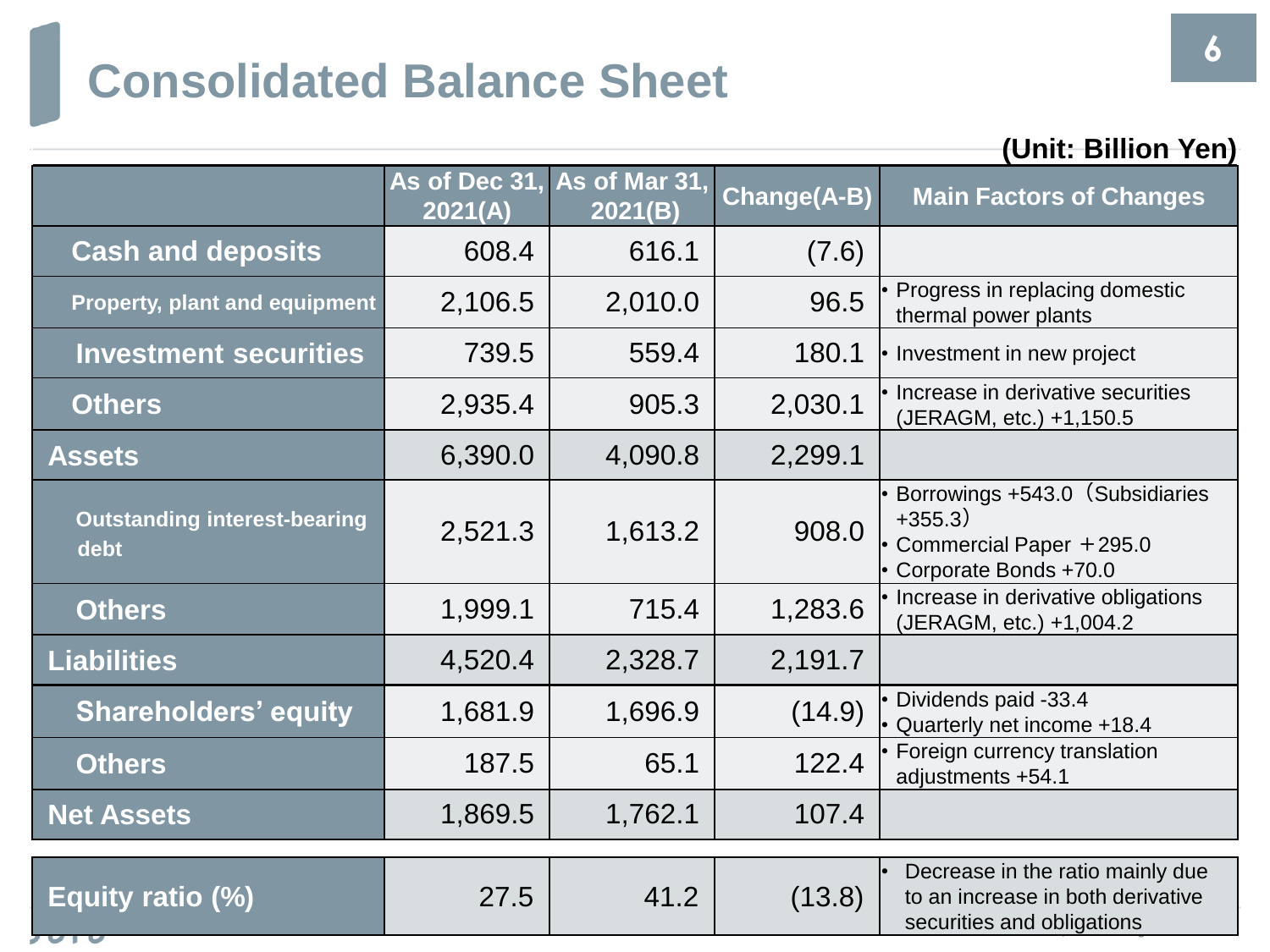# **Segment Information**

|                                                                     | 2021/3Q(A)                         |                               | 2020/3Q(B)                         |                             | <b>Change(A-B)</b>                 |                              | <b>Main Factors of</b>                                                                                                                                                                                                                                                                                                                 |
|---------------------------------------------------------------------|------------------------------------|-------------------------------|------------------------------------|-----------------------------|------------------------------------|------------------------------|----------------------------------------------------------------------------------------------------------------------------------------------------------------------------------------------------------------------------------------------------------------------------------------------------------------------------------------|
|                                                                     | <b>Operating</b><br><b>Revenue</b> | <b>Net</b><br><b>Income</b>   | <b>Operating</b><br><b>Revenue</b> | <b>Net</b><br><b>Income</b> | <b>Operating</b><br><b>Revenue</b> | <b>Net</b><br>Income         | <b>Changes in Net Income</b>                                                                                                                                                                                                                                                                                                           |
| Fuel related*1                                                      | 1,980.2                            | 117.6                         | 613.7                              | 30.7                        | 1,366.5                            | 86.8                         | • JERAGM Profit Increased +61.2<br>• Impact on deep freeze on North<br>America gas trading +8.4<br>• Rebound from COVID-19<br>negative impact<br>$+7.4$                                                                                                                                                                                |
| <b>Overseas</b><br>power<br>generation                              | 2.4                                | (10.9)                        | 1.6                                | 5.1                         | 0.8                                | (16.1)                       | • Impairment loss in Formosa 2 -<br>32.3<br>• Gain on divestiture of projects<br>14.0                                                                                                                                                                                                                                                  |
| <b>Domestic</b><br>thermal<br>power<br>generation<br>and gas supply | 2,031.8                            | (59.9)<br>144.9 <sup>*2</sup> | 1,775.8                            | 190.1<br>57.72              | 255.9                              | (250.1)<br>$92.1^{\text{*}}$ | • Rebound from COVID-19<br>negative impact +21.4<br>· Gain on sale of LNG +36.0<br>• Impairment loss on non-current<br>assets -16.2<br>• Improvement of fuel<br>procurement competitiveness<br>$+21.9$<br>• Impact of fuel inventory unit<br>$prices + 11.7$<br>• Decrease in expenses for<br>disposal of non-current assets<br>$+7.0$ |
| <b>Adjustments</b>                                                  | (1,160.7)                          | (28.2)                        | (438.0)                            | (29.5)                      | (722.7)                            | 1.2                          |                                                                                                                                                                                                                                                                                                                                        |
| <b>Consolidated</b>                                                 | 2,853.7                            | 18.4<br>228.3*2               | 1,953.1                            | 196.5<br>64.1 <sup>*2</sup> | 900.5                              | (178.1)<br>164.1*2           |                                                                                                                                                                                                                                                                                                                                        |

\*1 Fuel upstream, transportation and trading  $\ddot{\hspace{1cm}}$ 

\*<sup>2</sup> Excluding the effect of time lag

**(Unit: Billion Yen)**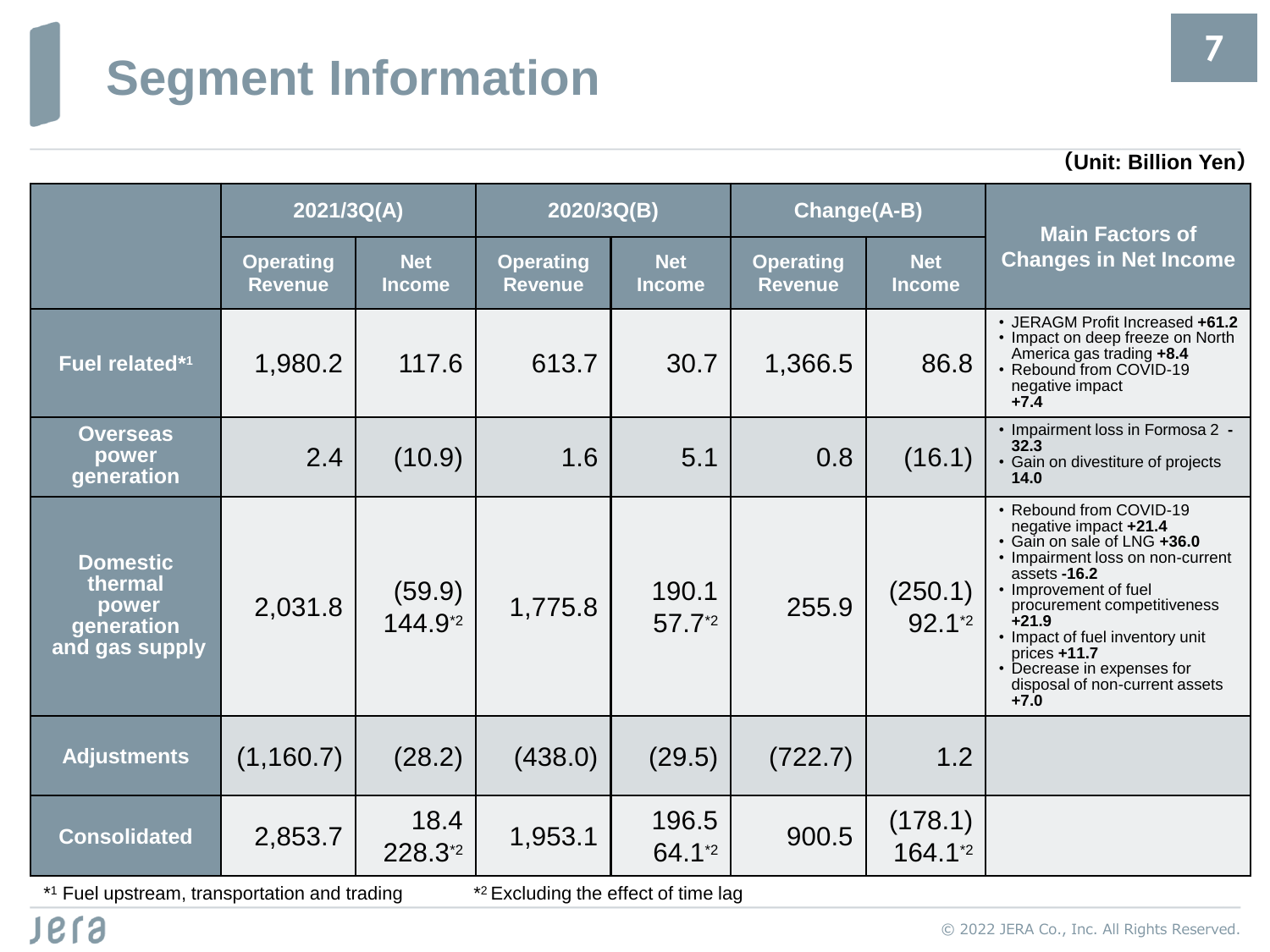## **Results of Fuel related business**

Significant increase in fuel trading and upstream business



Note: Figures are after-tax amounts.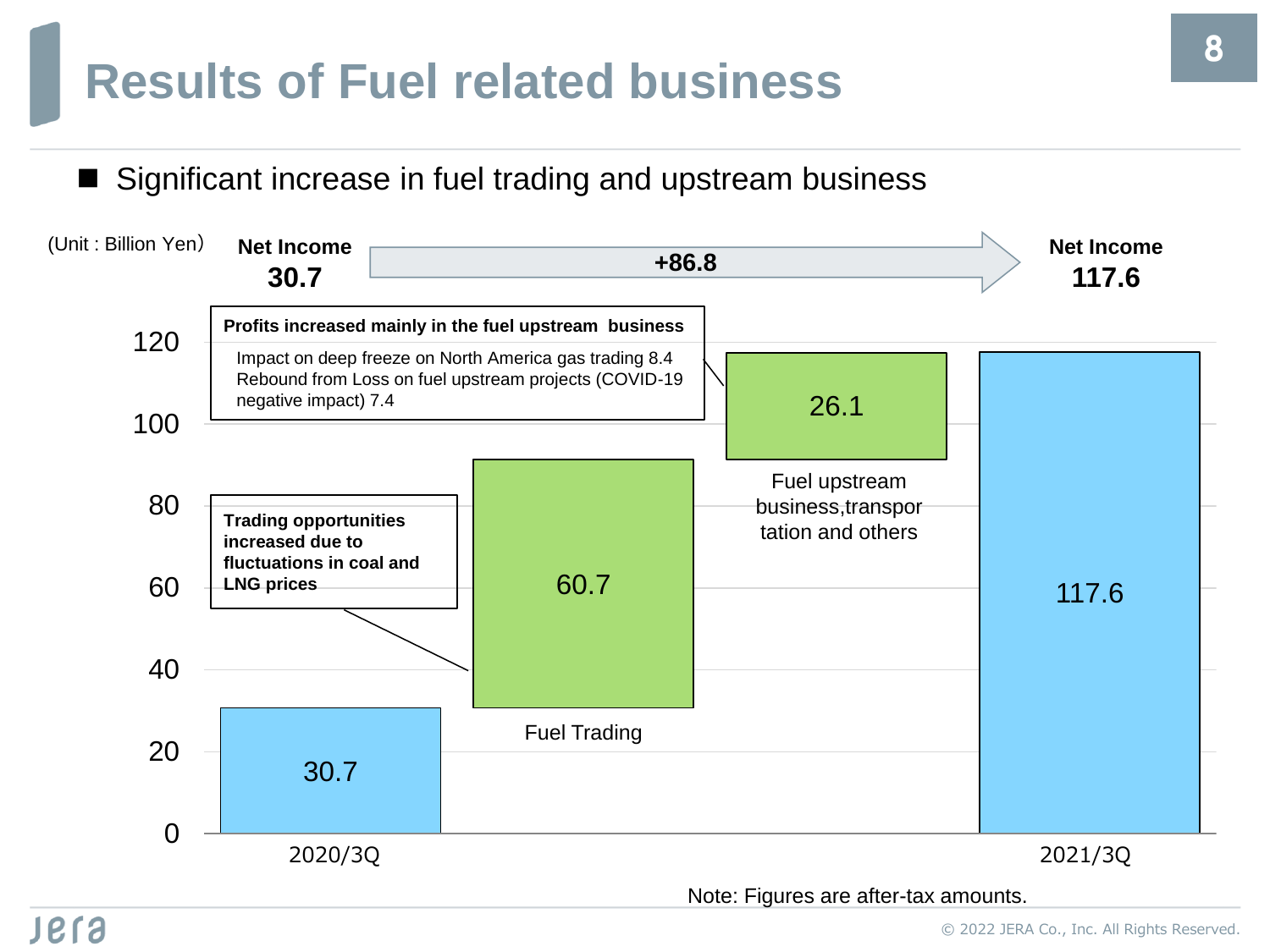### **Results of Overseas power generation business**

■ Profit decreased due to impairment loss in Formosa 2 despite Gain on divestiture of Paiton IPP project,etc

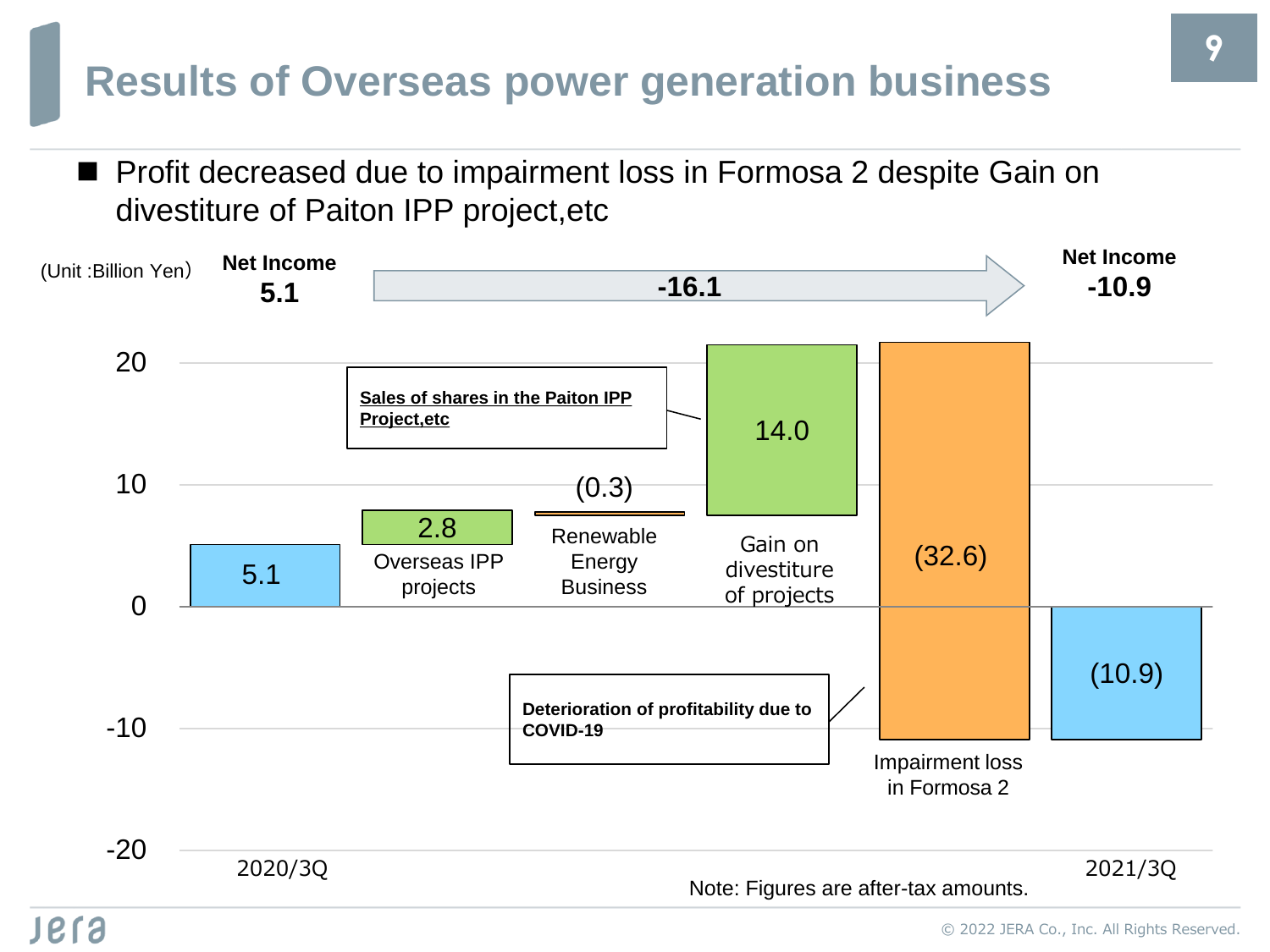### **Results of Domestic thermal power generation and gas supply business**

■ A sharp increase in profit excluding time lag due to factors such as rebound from COVID-19 negative impact, gain on sale of LNG



Note: Figures are after-tax amounts excluding time lag.

**10**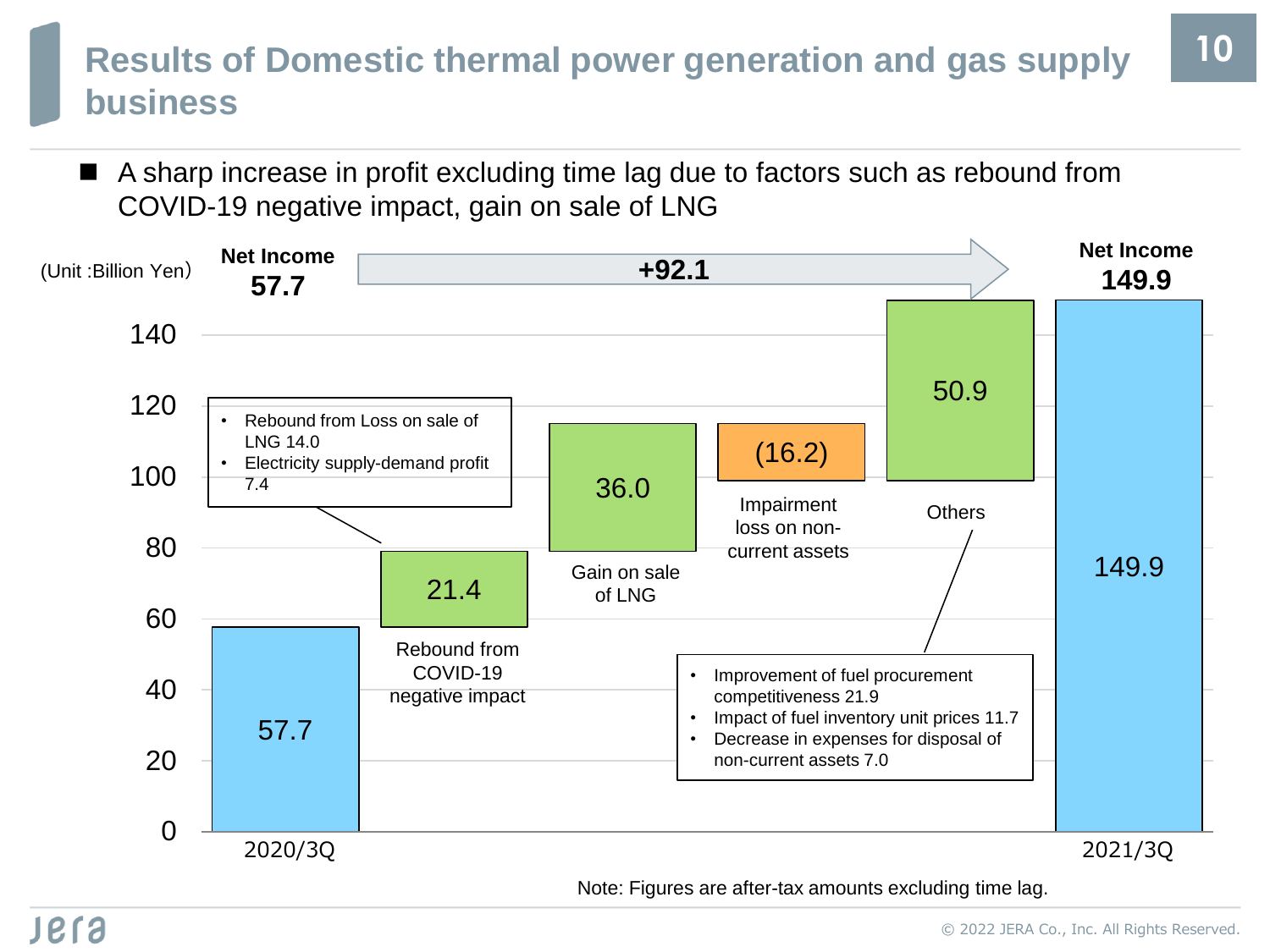# **Reference: JERA's Value Chain and Segment Division <sup>11</sup>**

- ➢ JERA owns the entire supply chains for fuel and thermal power generation, from fuel upstream business (development of gas fields) to transportation and storage (fuel terminal operation) to power generation and wholesaling.
- ➢ JERA has three business segment; "Fuel-related business" for investment in fuel upstream, transportation and trading business, "Overseas power generation business" for investment in overseas power generation business, and "Domestic thermal power generation and gas supply business" for sales of electricity and gas in Japan.

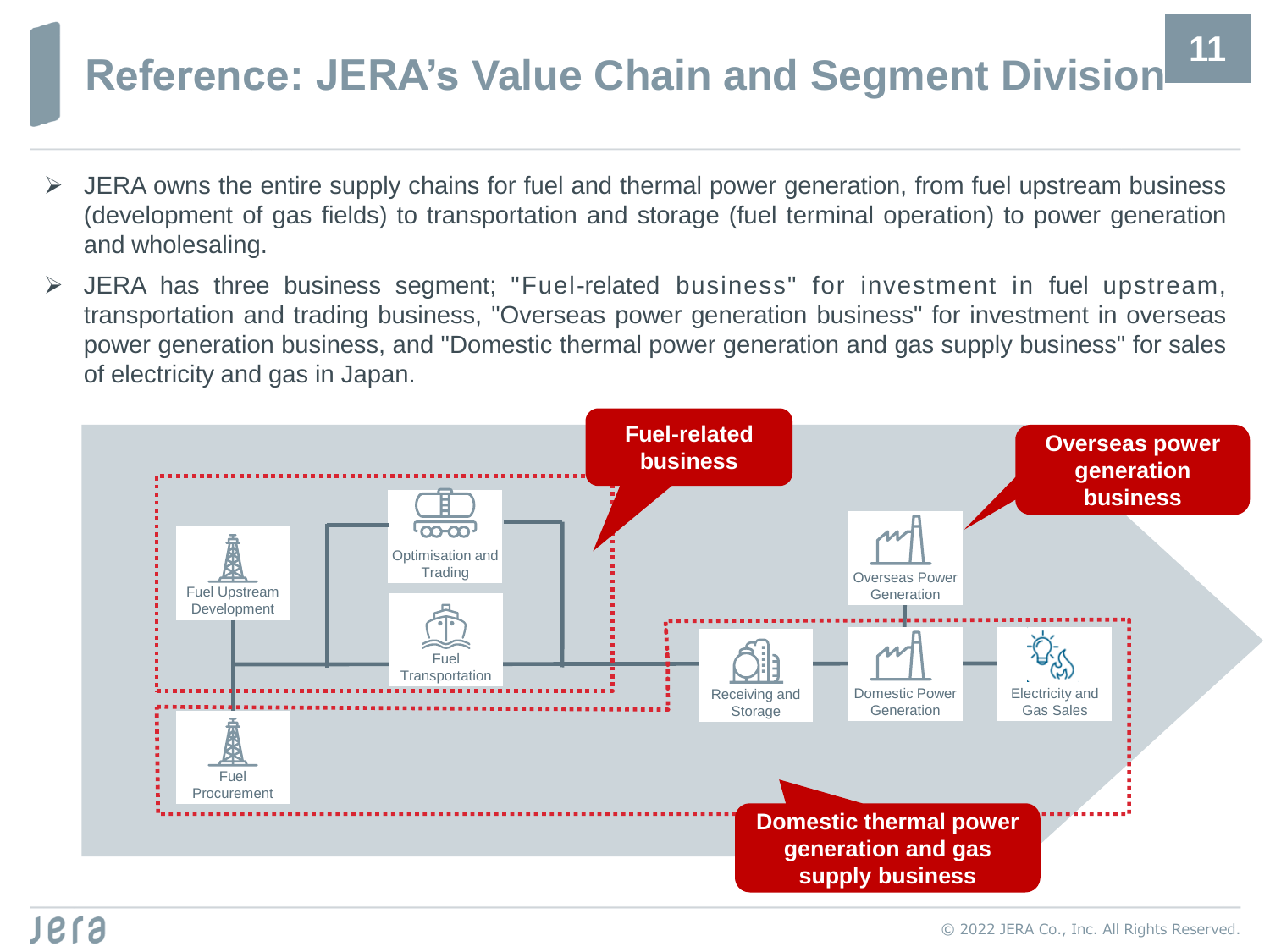## **Forecast for FY2021**

- The net income forecast is 0.0 billion yen, unchanged from the previous announcement (2021/2Q).
- Net income excluding the effect of time lag is estimated to be 200 billion yen, 50 billion yen increase from the previous forecast(2021/2Q), mainly due to an increase in profit of JERAGM (Approximately +20 billion yen) and gain on sale of LNG,etc (Approximately +30 billion yen).

|              |                                                |         | <b>Current Forecast(A) Previous Forecast(B)</b> | Change(A-B)    | <b>Rate of Change(%)</b> |
|--------------|------------------------------------------------|---------|-------------------------------------------------|----------------|--------------------------|
|              | Net Income attributable to<br>owners of parent | 0.0     | 0.0                                             | (Approx. 0.0)  |                          |
|              | <b>Breakdown: Time lag</b>                     | (200.0) | (150.0)                                         | (Approx. 50.0) |                          |
|              | Income excluding time lag                      | 200.0   | 150.0                                           | Approx.50.0    | 33.3                     |
| <b>Let 1</b> |                                                |         | . <b>.</b> .                                    |                |                          |

#### **【Reference : Comparison with the previous year's result】**

### **(Unit: Billion Yen) Current Forecast(A) FY2020 Result(B) Change(A-B) Rate of Change(%) Net Income attributable to owners of parent** 157.8 (Approx. 158.0) **•**<br> **owners of parent** 2000 **·** 2000 **· 2000 · 2000 · 2000 · 2000 · 2000 · 2000 · 2000 · 2000 · 2000 · 2000 · 2000 · 2000 · 2000 · 2000 · 2000 · 2000 · 2000 · 2000 · 2000 · 2000 · Breakdown: Time lag (200.0)** 46.2 (Approx. 246.0) **Income excluding time lag** 200.0 | 111.6 | Approx. 88.0 | 78.9

#### **【Key data】**

**PLS** 

|                                           | Current<br>Forecast | <b>Fourth quarter of</b><br><b>FY2021</b> | <b>Previous</b><br><b>Forecast</b> | [Reference]<br><b>FY2020 Result</b> |
|-------------------------------------------|---------------------|-------------------------------------------|------------------------------------|-------------------------------------|
| Crude Oil Prices (JCC) (dollar/barrel)    | Approx. 75          | Approx. 80                                | Approx. 73                         | 43.4                                |
| <b>Foreign Exchange Rate (yen/dollar)</b> | Approx. 112         | Approx. 115                               | Approx. 110                        | 106.1                               |

#### **(Unit: Billion Yen)**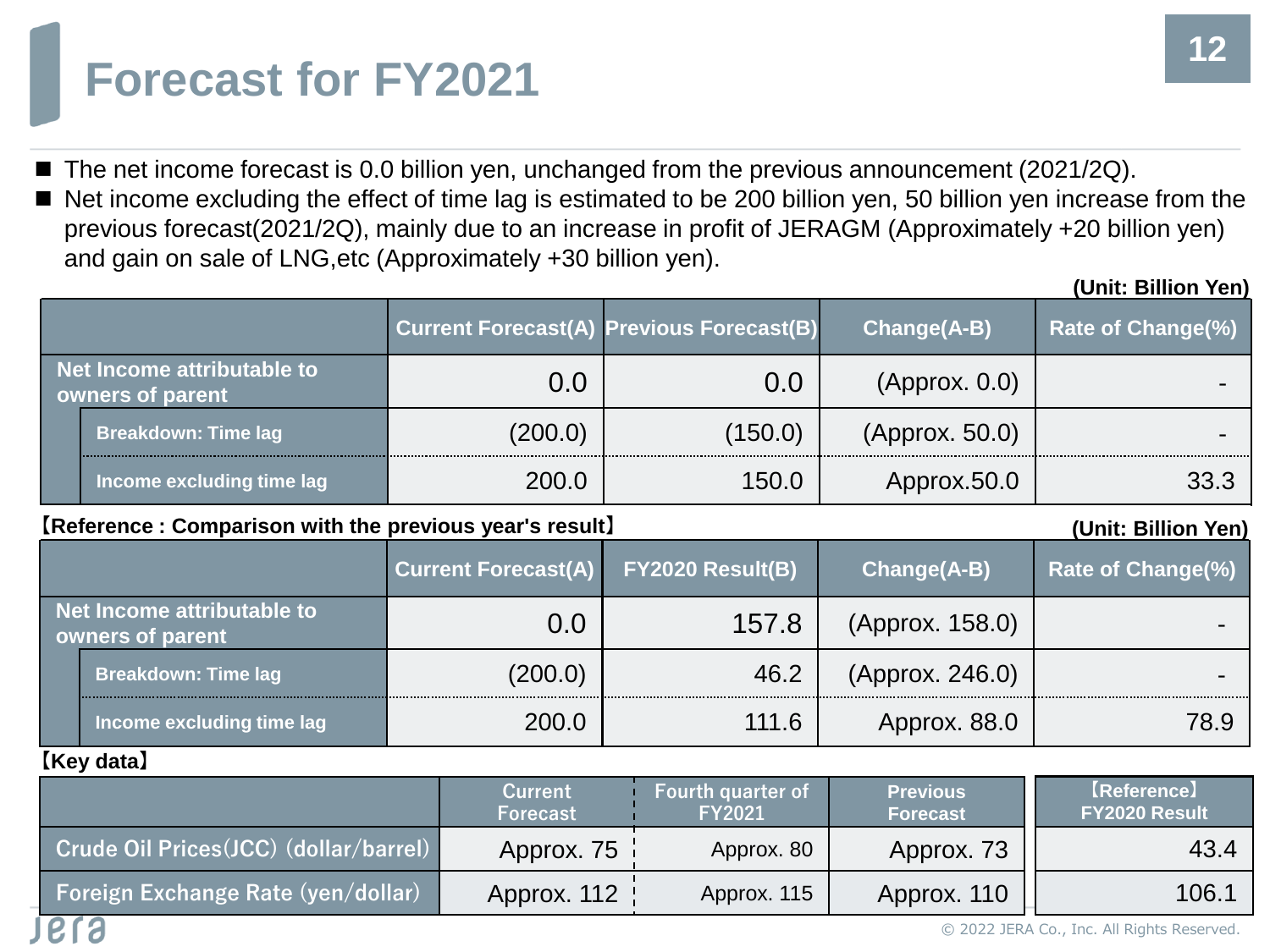# **Appendix**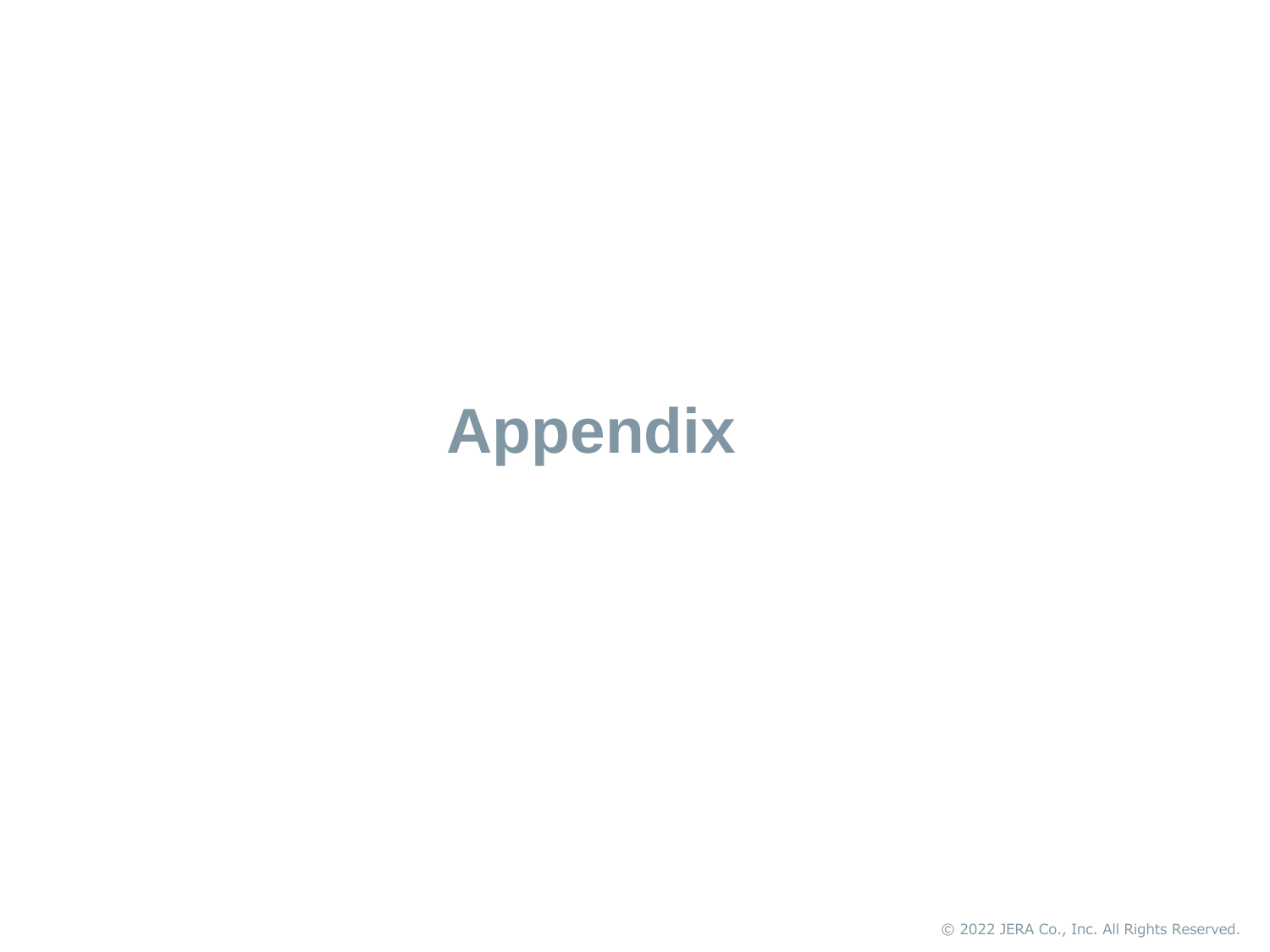## **(Reference) Sensitivity to net income of crude oil price and exchange rate**

#### **【Domestic thermal power generation and gas supply business】**

|                    |                                                             | (Unit: Billion Yen)     |
|--------------------|-------------------------------------------------------------|-------------------------|
|                    | <b>Crude oil Prices</b><br>(Increase in $1 \frac{4}{5}$ /b) | Impact on<br>Net Income |
|                    |                                                             | Jan - Mar               |
| chang <sub>o</sub> | After Jan, 2022                                             | 0.0                     |

If crude oil prices fluctuate after January, the impact on the net income for January-March will be minimal.

#### **【Fuel-related, Overseas power generation business】**

|                        |                         | (UIIII. DIIIUII TUI <i>I</i> |
|------------------------|-------------------------|------------------------------|
|                        | <b>Crude oil Prices</b> | Impact on<br>Net Income      |
|                        | $(Increase in 1$ \$/b)  | Jan - Mar                    |
| è<br>iming o<br>Change | After Jan, 2022         | $+0.1$                       |

If crude oil prices rise by 1\$/b after January onwards, the net income for January-March will improve by approximately 0.1 billion yen

| (Unit: Billion Yen)            |                                          |                                                    | (Unit: Billion Yen)     |
|--------------------------------|------------------------------------------|----------------------------------------------------|-------------------------|
| Impact on<br><b>Vet Income</b> |                                          | <b>Foreign Exchange Rate</b><br>(1Yen depreciation | Impact on<br>Net Income |
| Jan - Mar                      |                                          | against dollar)                                    | Jan - Mar               |
| 0.0                            | leigh<br>ange<br>$\overline{\mathbf{O}}$ | After Jan, 2022                                    | $-3.0$                  |

If the yen weakens against the U.S. dollar by 1 yen after January, the net income for January-March will deteriorate by approximately 3.0 billion yen.

| (Unit: Billion Yen)            |                                                        |                                                    | (Unit: Billion Yen)     |
|--------------------------------|--------------------------------------------------------|----------------------------------------------------|-------------------------|
| Impact on<br><b>Net Income</b> |                                                        | <b>Foreign Exchange Rate</b><br>(1Yen depreciation | Impact on<br>Net Income |
| Jan - Mar                      |                                                        | against dollar)                                    | Jan - Mar               |
| $+0.1$                         | <b>Change</b><br>ming.<br>.<br>$\overline{\mathbf{Q}}$ | After Jan, 2022                                    | $+0.1$                  |

If the yen weakens against the U.S. dollar by 1 yen/\$ after January, the net income for January-March will improve by approximately 0.1 billion yen.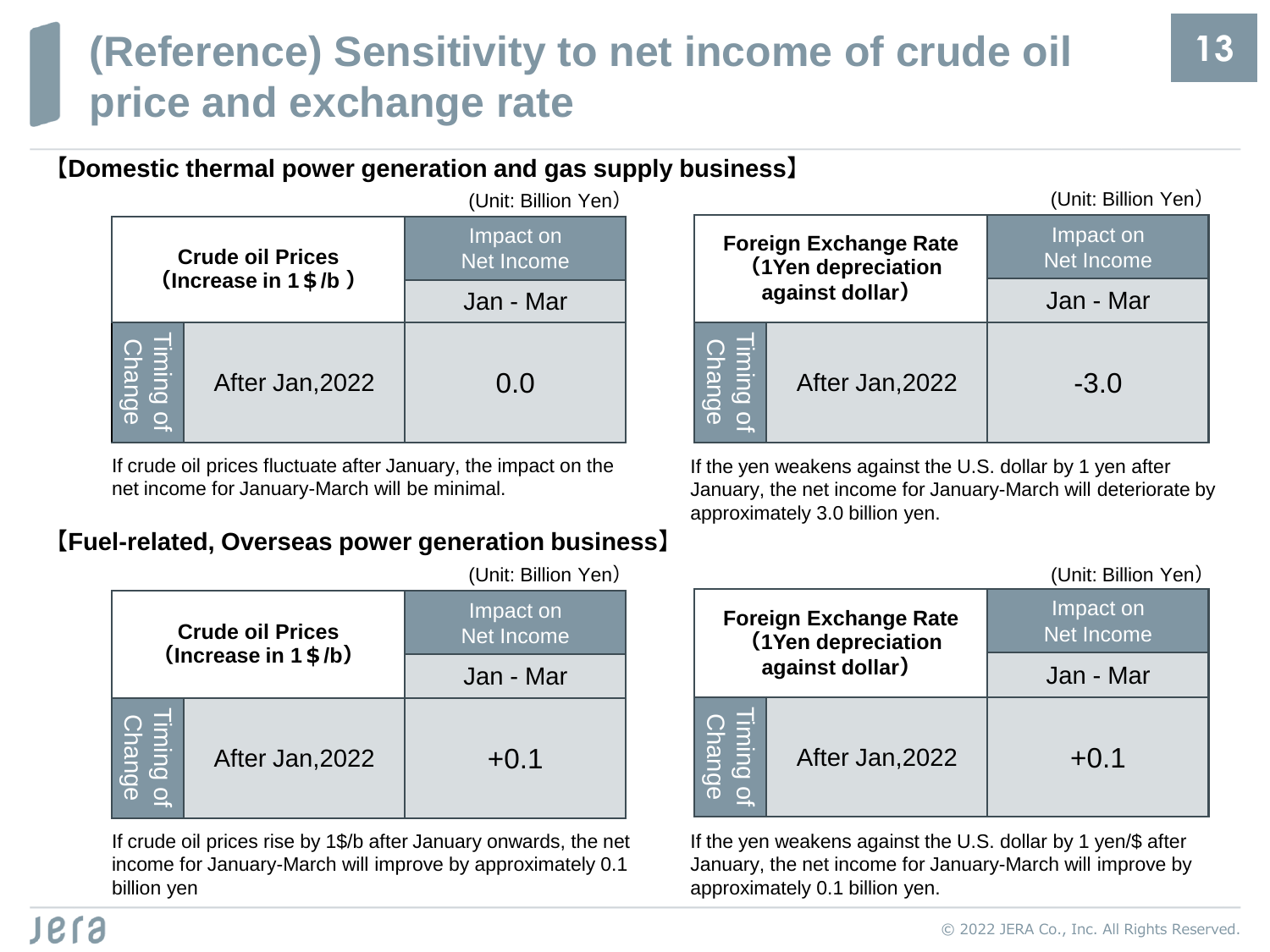## **(Reference) Trends in crude oil price and exchange 14 rates**

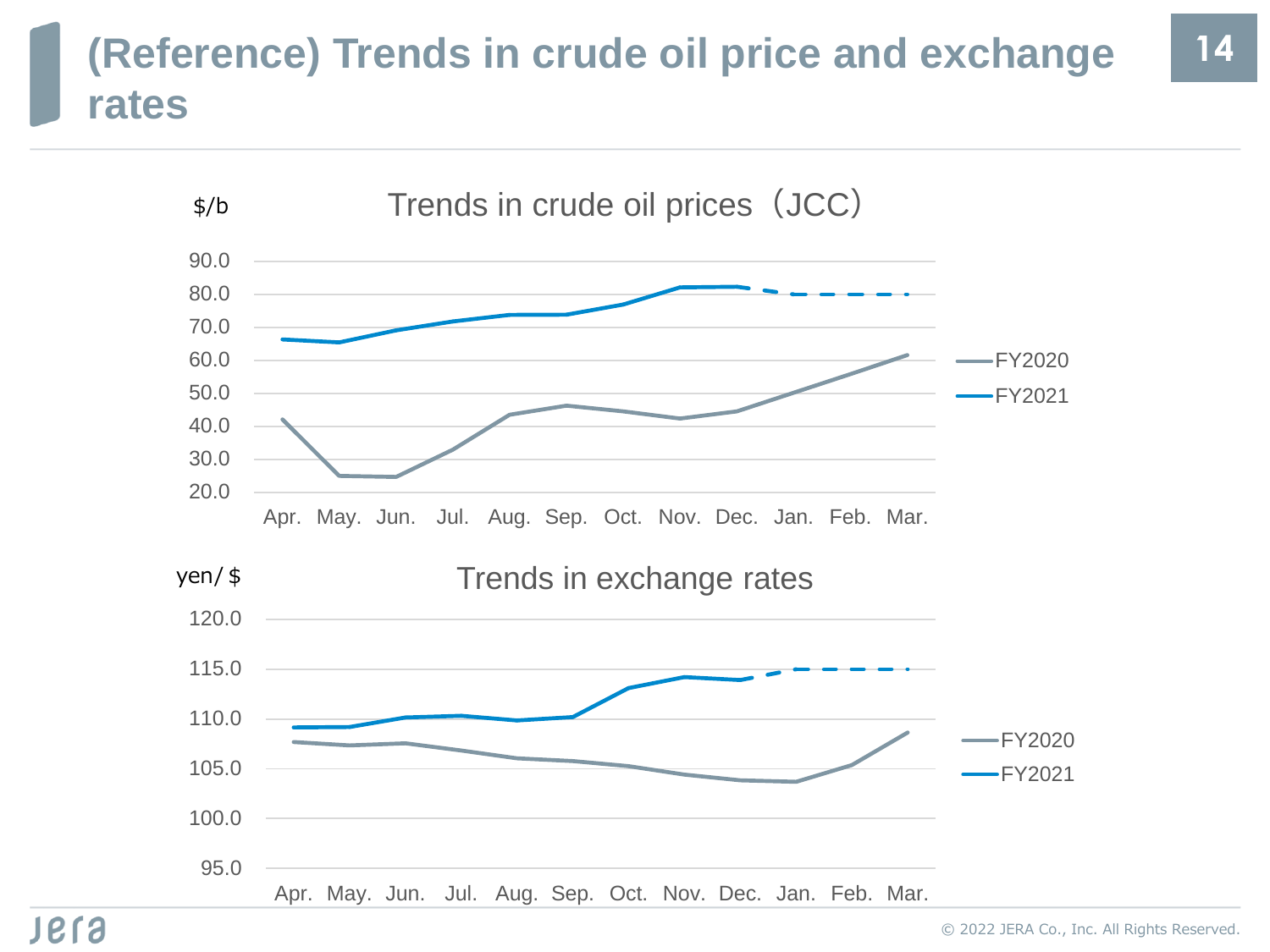## **Image of Time Lag(2020/3Q-2021/3Q)**



\* Figures are after-tax amounts.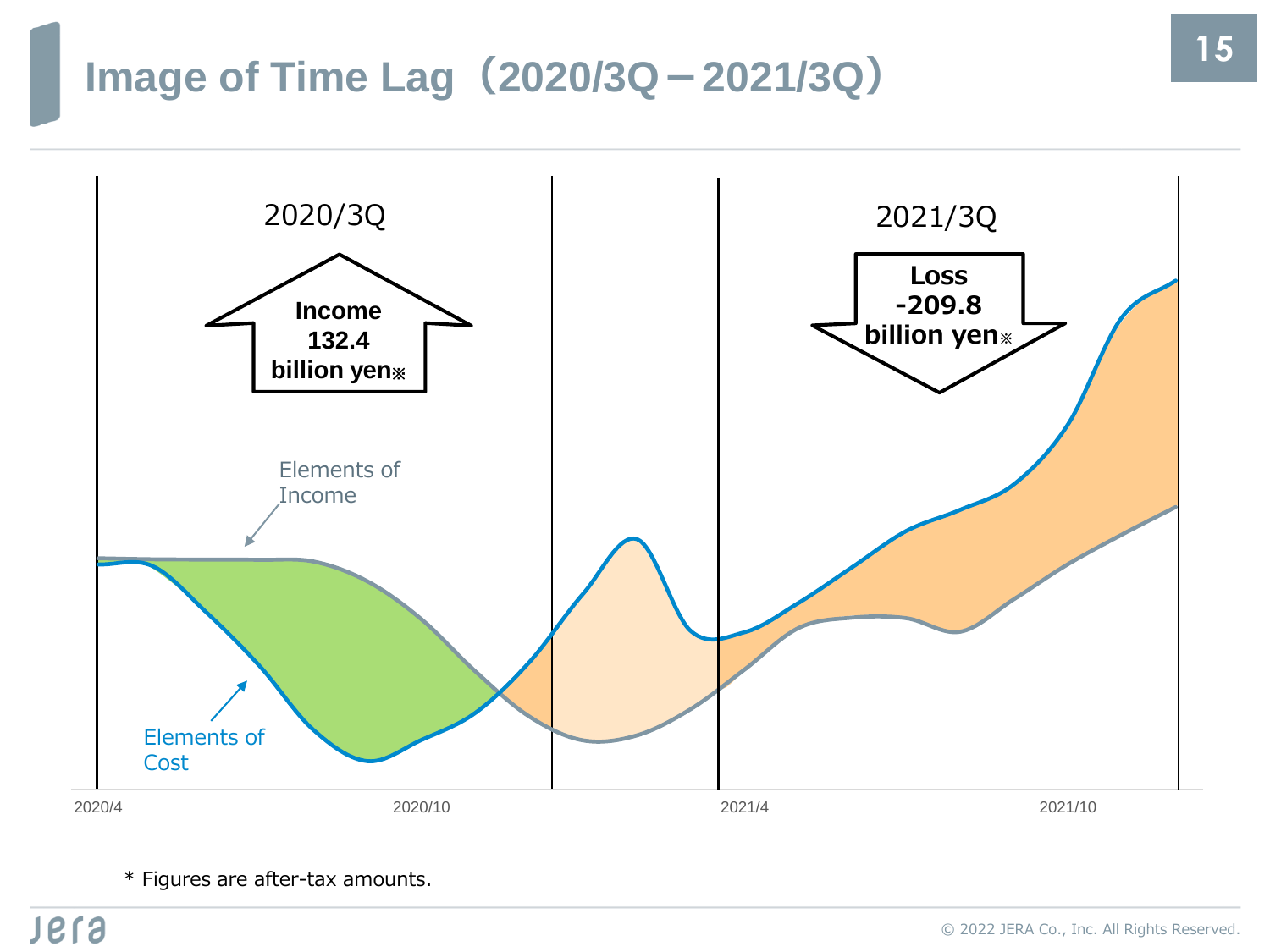## **Image of Time Lag(FY2020-FY2021)**



\* Figures are after-tax amounts.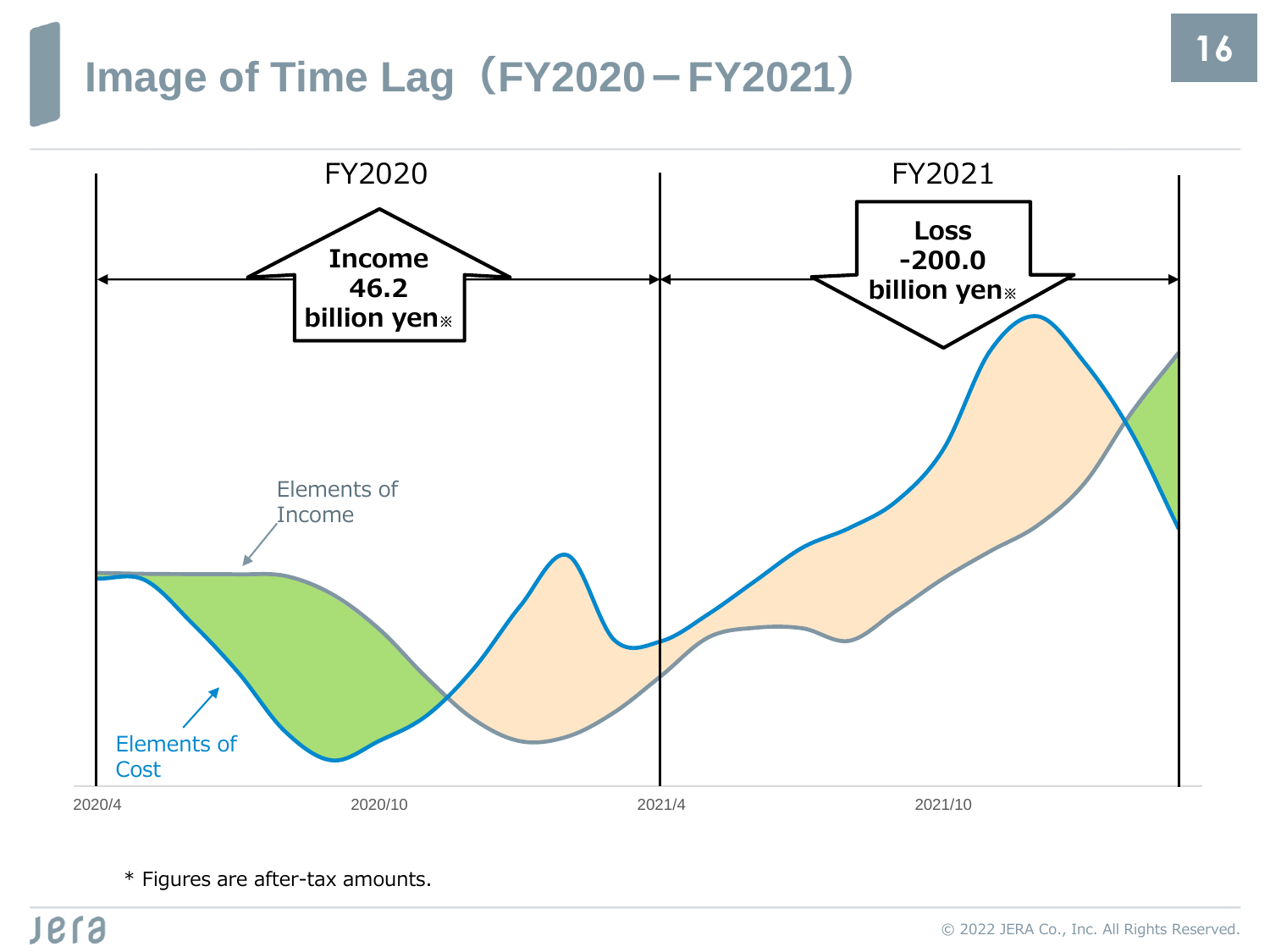### 【**Electrical Energy Sold(TWh)**】

|               | Apr 1 to Jun 30 $\mid$ Jul 1 to Sep 30 $\mid$ Oct 1 to Dec 31 $\mid$ 3Q (Apr 1 to Dec 31) |      |      |       |
|---------------|-------------------------------------------------------------------------------------------|------|------|-------|
| <b>FY2021</b> | 53.7                                                                                      | 64.6 | 64.9 | 183.2 |
| <b>FY2020</b> | 47.5                                                                                      | 62.4 | 66.5 | 176.4 |

### 【**Electrical Power Generated(TWh)**】

|               |              | Apr 1 to Jun 30   | Jul 1 to Sep 30 |                          | Oct 1 to Dec 31 3Q (Apr 1 to Dec 31) |
|---------------|--------------|-------------------|-----------------|--------------------------|--------------------------------------|
| <b>FY2021</b> |              | 53.4              | 61.7            | 62.3                     | 177.4                                |
|               | <b>LNG</b>   | 41.2 (77%)        | 46.8 (76%)      | 48.4 (78%)               | 136.4 (77%)                          |
|               | Coal         | 12.2(23%)         | 14.9(24%)       | 13.8 (22%)               | 40.9 (23%)                           |
|               | <b>Other</b> | $(0\%)$<br>0.0    | $(0\%)$<br>0.0  | $(0\%)$<br>$0.0^{\circ}$ | $(0\%)$<br>$0.0^{\circ}$             |
| <b>FY2020</b> |              | 47.0              | 61.7            | 66.0                     | 174.7                                |
|               | <b>LNG</b>   | 38.4 (82%)        | 52.9 (86%)      | 54.5 (83%)               | 145.7 (83%)                          |
|               | Coal         | 8.7(18%)          | $8.8(14\%)$     | 11.5(17%)                | 28.9 (17%)                           |
|               | <b>Other</b> | $0.0 \quad (0\%)$ | $(0\%)$         | $(0\%)$<br>0.0           | $(0\%)$                              |

\*The total may not match due to rounding